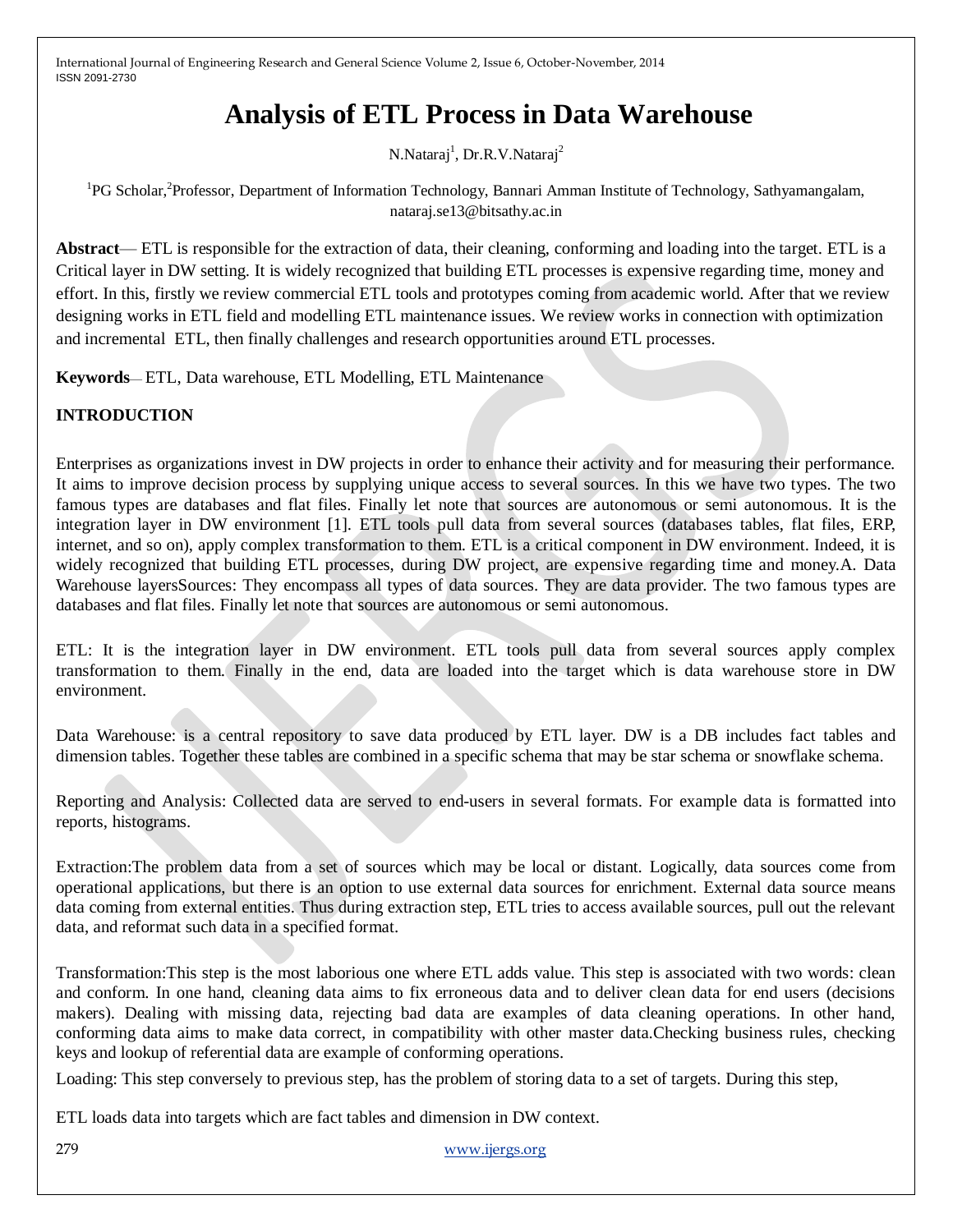Commercial ETL Tools We have two types of ETL tools. On the one hand, there is subfamily of payable ETL Data Stage and Informatica [7][8] . On the other hand, the second subfamily of commercial ETL comes with no charge [9].

Informatica: Informatica is broadly used ETL tool for extracting the source data and loading it into the target after applying the Required Transformation .ETL developers map the extracted data from source systems and load it to target systems after applying the required transformations [9].

Data Stage: Its basic element for data manipulation is called "stage." Thus, for this tool an ETL process is a combination of "stages." Thus we speak about transformation stages and stages for extracting and loading data (called connectors since release which are interconnected via links.

SSIS:SSIS imposes two levels of tasks combination. The first level is called "Flow Control" and the second level controlled by the first, is called "Data flow." Indeed, the first level is dedicated to prepare the execution environment (deletion, control, moving files, etc....) and supplies tasks for this purpose. The second level (data flow) which is a particular task of the first level performs classical ETL mission. The Data-Flow task offers various tasks for data extraction, transformation and loading.

SIRIUS:It develops an approach metadata oriented that allows the modelling and execution of ETL processes [13]. It is based on SIRIUS Meta model component that represents metadata describing the necessary operators or features for implementing ETL processes. In other words, SIRIUS provides functions to describe the sources, targets description and the mapping between these two parts [12].

ARKTOS:ARKTOS is another framework that focuses on the modelling and execution of ETL processes. Indeed, ARKTOS provides primitives to capture ETL tasks frequently used. More exactly, to describe a certain ETL process, this framework offers three ways that are GUI and two languages XADL (XML variant) and SADL (SQL like language).

DWPP:DWPP is a set of modules designed to solve the typical problems that occur in any ETL project. DWPP is not a tool but it is a platform. Exactly, it is C functions library shared under UNIX operating system for the implementation of ETL processes. Consequently, DWPP provides a set of useful features for data manipulation.

### **II. MODELLING AND DESIGN OF ETL**

ETL are areas with high added value labelled costly and risky. In addition, software engineering requires that any project is doomed to switch to maintenance mode. For these reasons, it is essential to overcome the ETL modelling phase with elegance in order to produce simple models and understandable. This method is spread over four steps: 1. Identification of sources 2. Distinction between candidates' sources and active sources. 3. Attributes mapping. 4. Annotation of diagram (conceptual model) with execution constraints. A. Meta-data models based on ETL Design the designer needs to: 1. Analyse the structure and sources. 2. Describe mapping rules between sources and targets. The based on meta-model, provides a graphical notation to meet this necessitate [13].

### **III. ETL PROCESS MAINTENANCE:**

When changes happen, analyzing the impact of change is mandatory to avoid errors and mitigate the risk of breaking existent treatments. As a consequence, without a helpful tool and an effective approach for change management, the cost of maintenance task will be high. Particularly for ETL processes, previously judged expensive and costly [14], [15]. Using ETL terminology, above previous research efforts focus on the target unlike the proposal of which focuses onchanges in the sources. In these proposal dealing with change management in ETL are interesting and offer a solution to detect changes impact on ETL processes. However change incorporation is not addressed.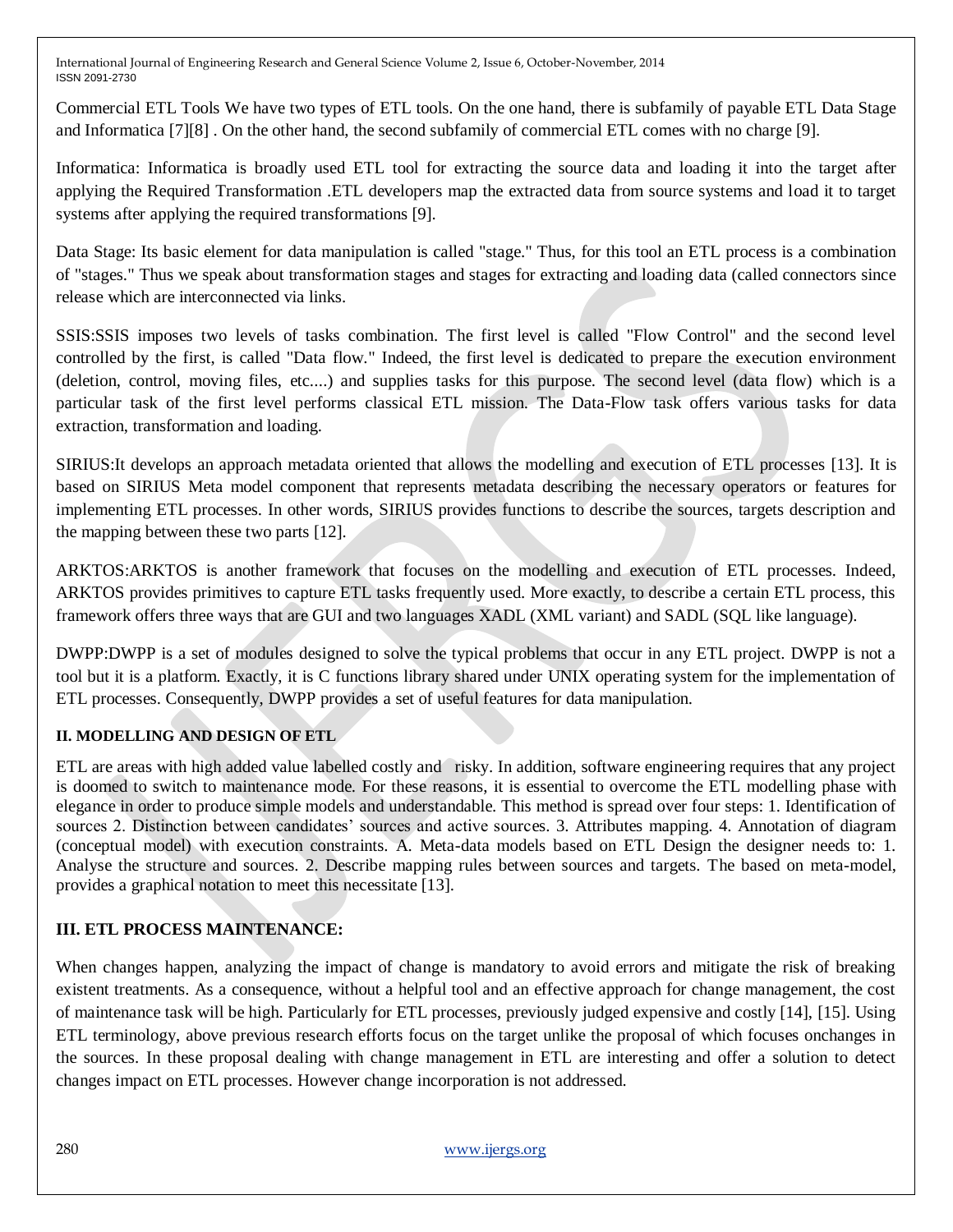### **IV. RESEARCH OPPORTUNITIES**

- 1. Many conceptual models enrich the ETL design field. However no proposal becomes a standard neither widely accepted by research community like multi-dimensional modeling in data warehouse area.
- 2. Mapping rules are an important delivery in ETL design.
- 3. Big data technologies arrive with exciting research opportunities. Particularly, performance issue seems solvable withthis novelty.
- 4. Tests are fundamentals aspects of software engineering. In spite of this importance, and regarding ETL, they are neglected.
- 5. Meta data and unstructured data [2].

## **V. CONCLUSION**

ETL is identified with two tags: complexity and cost. Due its importance, this paper focused on ETL, the backstage of DW, and presents the research efforts and opportunities in connection with these processes. It is widely familiar that building ETL processes is expensive concerning time, money and effort. It consumes up to 70% of resources. Therefore, in current survey, firstly we give a review on open source and commercial ETL tools, along with some ETL prototypes coming from academic world. Namely, SIRIUS, ARKTOS. Before conclusion, we have given an picture of performance issue along review of some works dealing with this issue, particularly, ETL optimization and incremental ETL. Finally, this surveys ends with presentation of main challenges and research opportunities around ETL processes.

#### **REFERENCES:**

[1] W. Inmon D. Strauss and G.Neushloss, "DW 2.0 The Architecture for the next generation of data warehousing", Morgan Kaufman, 2007.

[2] A. Simitisis, P. Vassiliadis, S.Skiadopoulos and T.Sellis, "DataWarehouse Refreshment", Data Warehouses and OLAP: Concepts, Architectures and Solutions, IRM Press, 2007, pp 111-134.

[3] R. Kimball and J. Caserta. "The Data Warehouse ETL Toolkit: Practical Techniques for Extracting, Cleaning, Conforming, and Delivering Data", Wiley Publishing, Inc, 2004.

[4] A. Kabiri, F. Wadjinny and D. Chiadmi, "Towards a Framework for Conceptual Modelling of ETL Processes ", Proceedings of The first international conference on Innovative Computing Technology (INCT 2011), Communications in Computer and Information Science Volume 241, pp 146-160.

[5] P.Vassiliadis and A.Simitsis, "EXTRACTION, TRANSFORMATION, AND LOADING", http://www.cs.uoi.gr/~pvassil/publications/2009\_DB\_encyclopedia/Extract-Transform-Load.pdf

[6] J. Adzic, V. Fiore and L. Sisto, "Extraction, Transformation, and Loading Processes", Data Warehouses and OLAP: Concepts, Architectures and Solutions, IRM Press, 2007, pp 88-110.

[7] W. Eckerson and C. White, "Evaluating ETL and Data Integration Platforms", TDWI REPORT SERIES, 101communications LLC, 2003.

[8] IBM InfoSphereDataStage, http://www-01.ibm.com/software/data/infosphere/datastage/

281 [www.ijergs.org](http://www.ijergs.org/)